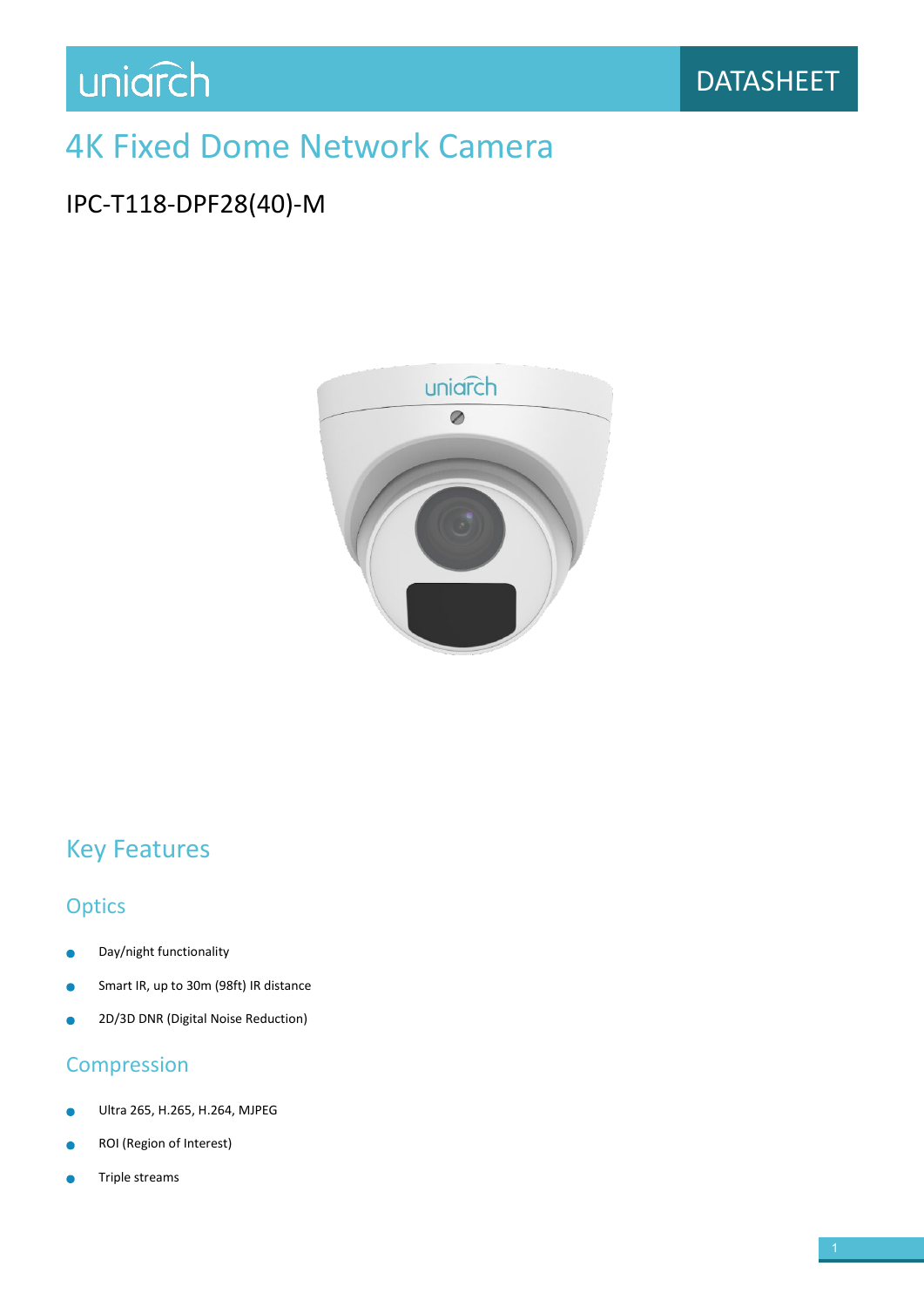# uniarch

#### Network

ONVIF Conformance  $\bullet$ 

#### **Structure**

- Wide temperature range: -30°C ~ 60°C (-22°F ~ 140°F)  $\bullet$
- Wide voltage range of ±25%  $\bullet$
- IP67  $\bullet$
- 3-Axis  $\bullet$

## Specifications

|                         | <b>IPC-T118-DPF28-M</b>                                                                                                                                                                                                    |            |  | <b>IPC-T118-DPF40-M</b> |               |                   |  |              |  |
|-------------------------|----------------------------------------------------------------------------------------------------------------------------------------------------------------------------------------------------------------------------|------------|--|-------------------------|---------------|-------------------|--|--------------|--|
| Camera                  |                                                                                                                                                                                                                            |            |  |                         |               |                   |  |              |  |
| Sensor                  | 1/3", 8.0 megapixel, progressive scan, CMOS                                                                                                                                                                                |            |  |                         |               |                   |  |              |  |
| Lens                    | 2.8mm@F2.0                                                                                                                                                                                                                 |            |  |                         | 4.0mm@F2.0    |                   |  |              |  |
| <b>DORI Distance</b>    | Lens (mm)                                                                                                                                                                                                                  | Detect (m) |  | Observe (m)             |               | Recognize (m)     |  | Identify (m) |  |
|                         | 2.8                                                                                                                                                                                                                        | 84         |  | 33.6                    |               | 16.8              |  | 8.4          |  |
|                         | 4.0                                                                                                                                                                                                                        | 120        |  | 48                      |               |                   |  | 12           |  |
| Angle of View (H)       | $112.7^{\circ}$                                                                                                                                                                                                            |            |  |                         |               | $86.5^\circ$      |  |              |  |
| Angle of View (V)       | $60.1^\circ$                                                                                                                                                                                                               |            |  |                         | $44.1^\circ$  |                   |  |              |  |
| Angle of View (O)       | $146.5^\circ$                                                                                                                                                                                                              |            |  |                         | $106.4^\circ$ |                   |  |              |  |
| Adjustment angle        | Pan: 0° ~ 360°<br>Tilt: 0° ~ 80°                                                                                                                                                                                           |            |  |                         |               | Rotate: 0° ~ 360° |  |              |  |
| Shutter                 | Auto/Manual, 1 ~ 1/100000s                                                                                                                                                                                                 |            |  |                         |               |                   |  |              |  |
| Minimum Illumination    | Colour: 0.05Lux (F2.0, AGC ON)<br>OLux with IR on                                                                                                                                                                          |            |  |                         |               |                   |  |              |  |
| Digital noise reduction | 2D/3D DNR                                                                                                                                                                                                                  |            |  |                         |               |                   |  |              |  |
| Day/Night               | IR-cut filter with auto switch (ICR)                                                                                                                                                                                       |            |  |                         |               |                   |  |              |  |
| S/N                     | >56dB                                                                                                                                                                                                                      |            |  |                         |               |                   |  |              |  |
| IR Range                | Up to 30m (98ft) IR range                                                                                                                                                                                                  |            |  |                         |               |                   |  |              |  |
| Defog                   | Digital Defog                                                                                                                                                                                                              |            |  |                         |               |                   |  |              |  |
| <b>WDR</b>              | 120dB                                                                                                                                                                                                                      |            |  |                         |               |                   |  |              |  |
| Video                   |                                                                                                                                                                                                                            |            |  |                         |               |                   |  |              |  |
| Video Compression       | Ultra 265, H.265, H.264, MJPEG                                                                                                                                                                                             |            |  |                         |               |                   |  |              |  |
| H.264 code profile      | Baseline profile, Main Profile                                                                                                                                                                                             |            |  |                         |               |                   |  |              |  |
| <b>Frame Rate</b>       | Main Stream:8MP (3840*2160): Max. 20 fps;5MP(2944*1656): Max. 30 fps; 4MP(2560*1440): Max. 30 fps;<br>2MP(1920*1080): Max. 30 fps<br>Sub Stream: 720P (1280*720), Max. 20 fps<br>Third Stream: 4CIF (704*576), Max. 20 fps |            |  |                         |               |                   |  |              |  |
| <b>HLC</b>              | Supported                                                                                                                                                                                                                  |            |  |                         |               |                   |  |              |  |
| <b>BLC</b>              | Supported                                                                                                                                                                                                                  |            |  |                         |               |                   |  |              |  |
| OSD                     | Up to 4 OSDs                                                                                                                                                                                                               |            |  |                         |               |                   |  |              |  |
| Privacy Mask            | Up to 4 areas                                                                                                                                                                                                              |            |  |                         |               |                   |  |              |  |